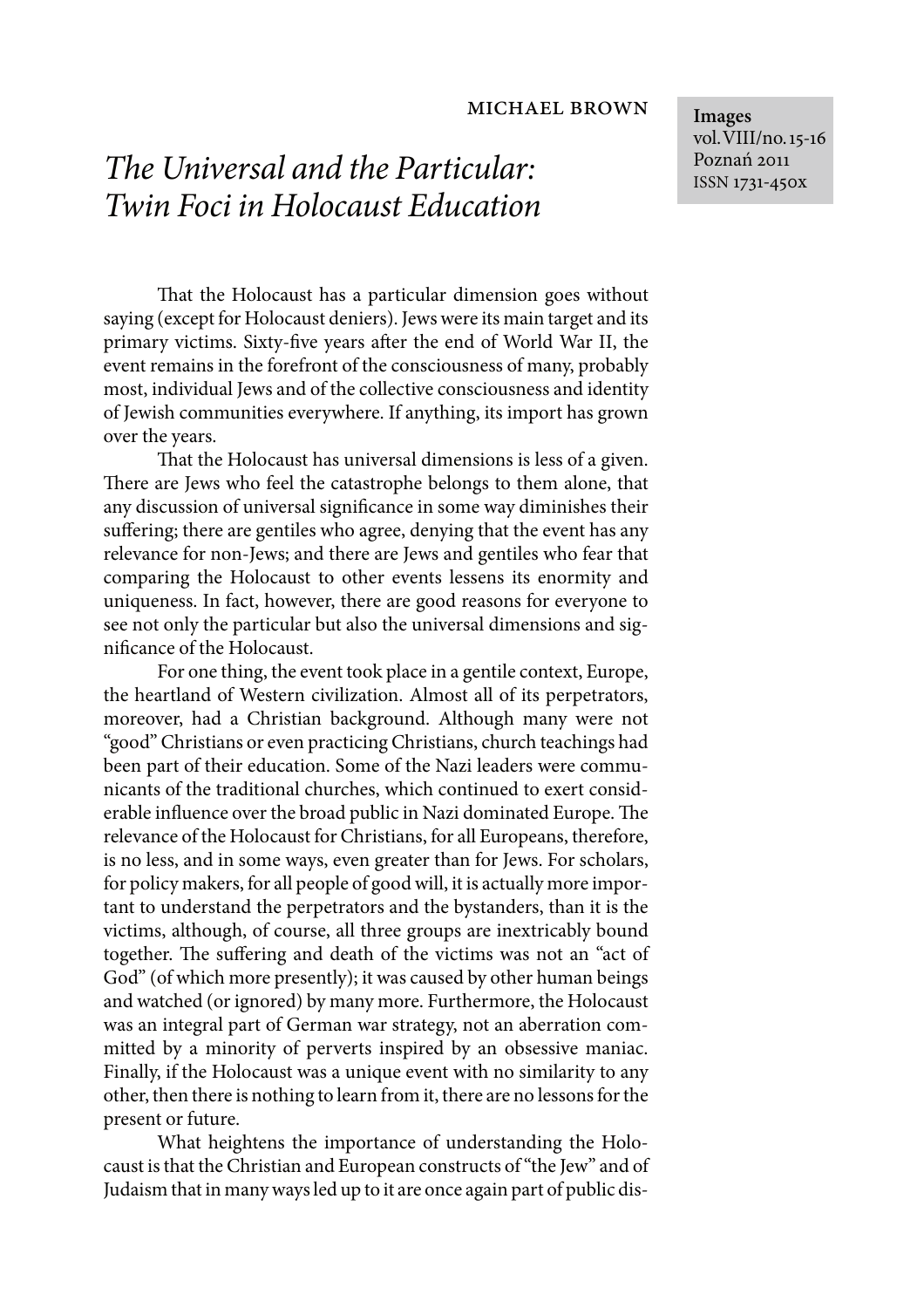course. While now they frequently appear in the guise of opposition to the existence of Israel (anti-Zionism), they employ many of the old tropes. As before, they are part of an attack on Western culture and civilization with their Judaeo-Christian roots, and they highlight the folly of considering the Holocaust exclusively in a Jewish context.

Universality with regard to Holocaust education has another meaning, too. The event needs to be examined through a variety of lenses, a range of academic disciplines. The reasons are several (Brown, 1991, 9-14). History (social, political, and military), theology (of Judaism and Christianity, at least), literature (fiction, poetry, and memoir), sociology, psychology, and politics are well established as paths of inquiry into the Holocaust and its aftermath. Recently, Götz Aly, Gordon J. Horwitz, and others have identified economic issues crucial to its understanding Each of these disciplines, and perhaps others, as well, offers its own insights. If the Holocaust can be apprehended at all, it is only through a consideration of its multi-dimensional aspects.

Broadening the scope of the discussion beyond any one discipline or particular group does not mean, however, the substitution of "vague inclusive categories of victim...for the specific national [and religious] processes that can promote hatred," as Professor Ruth Wisse of Harvard University has put it. Wisse is surely right, as well, in claiming that "self-absorption" is not helpful in dealing with the Holocaust. It leads to the placing of blame incorrectly on the victim (undated letter [1994] to the author) .

Let me begin with some comments about the contexts of my own teaching in order to make clear my point of departure. I do this in explanation of why my comments deal with some topics and not others, and as a reminder of the extent to which the intellectual and emotional freight we carry influences our conceptual frameworks. Also, the "tools" with which we work, that is, the methodologies of our disciplines, have much to do with shaping those frameworks. And there can be no doubt that the particular setting of my own teaching has colored the way in which I think about education and the Holocaust.

Although I am a historian, I have some training and interest in literature and in religion. At York University, I am appointed to the Departments of Languages (Hebrew) and History, but my home unit is Humanities, a multidisciplinary department of people whose fields include history, philosophy, literature, classics, and religion. It is a department that encourages interdisciplinary team-teaching. The Holocaust is not the primary area of my research. It is, however, a subject about which I have published and which I have been teaching for more than 30 years. I initiated what is probably the first course on the Holocaust in a Canadian university, "Perspectives on the Holocaust," a Humanities course, which employs the methodologies of history, literature, and religion to consider a wide range of views about various

## **Pedagogical Background**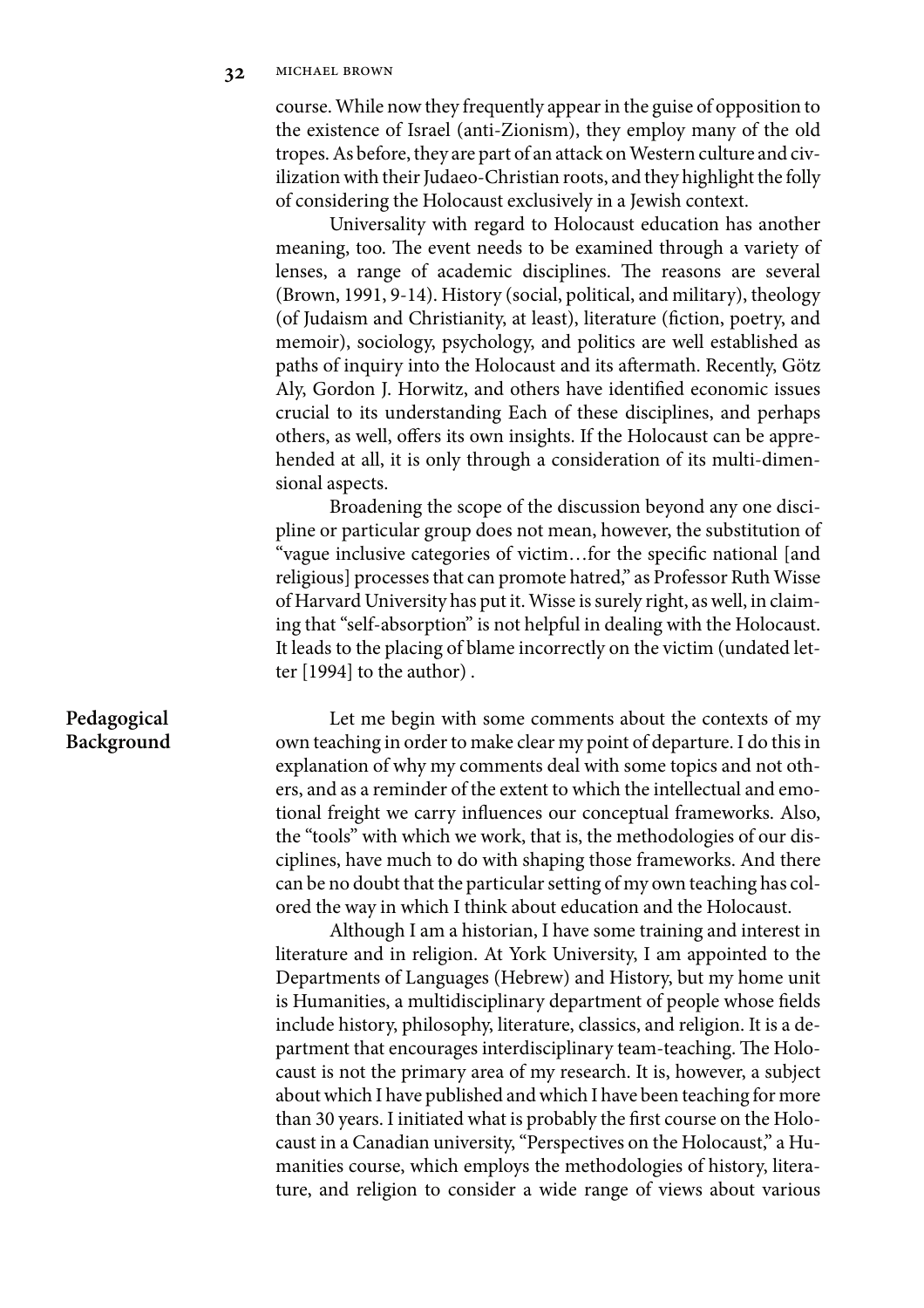aspects of the subject. The course looks at the Holocaust in the context of Jewish history, certainly, but also in the contexts of Jewish and Christian theology, German history and antisemitism, eastern European history, and world politics (that is, the roles in the Holocaust played by the British, the Jewish community in pre-state Israel, the United States, Canada, and other countries). We consider both the prelude and the aftermath of the Holocaust. At first, the course attracted mostly Jewish students. In recent years, more than half of the students have been non-Jews, including students of east Asian and south Asian background. The academic discipline of many is Religious Studies.

In the summer of 2001, Professor Mark Webber, a friend and colleague whose field is German literature, and I launched a new teaching initiative. We took a group of 20 students to Germany and Poland for almost a month of Holocaust field study. Ten of the students were Canadians from York University including one French Canadian; six were Polish; four were German. Part of the seminar was a tenday follow-up symposium at York designed to further students' knowledge of racism and its consequences (especially in the Canadian setting) and to explore ways of bringing their experience to bear on their future teaching. Somewhat larger groups were enrolled in the four subsequent cycles of the field study. Students in all the groups have been future educators. As experienced teachers, we knew that no education program by itself could hope to effect widespread change in attitudes and behavior. Consequently, we decided to focus on educators for the multiplier effect. One hundred teachers in a lifetime of teaching would reach tens of thousands of students.

Although the conception of the trip was ours, sponsorship has come from various sources in Canada, Germany, and Poland. In Poland, we have a partner university, the Adam Mickiewicz University in Poznan, and we have cooperated, as well, with the Pedagogical University in Kraków. In Germany, we have received support from the Heinrich Böll Foundation, the charitable arm of the Greens Party, the Hertie Foundation, the Department of Civic Education of the province of Baden-Württemberg, and the Trans-Atlantic Program of the Federal Government. In Canada, we have received support from the Department of Canadian Heritage of the Government of Canada, from private individuals, most especially, Gail and Mark Appel of Toronto for whom the program is named, and from York University. The trinational make-up of the group, as well as its religious composition (Protestants, Catholics, Jews, Hindus, a Muslim, and a number of students who were outspokenly unchurched) invited, indeed required the ability on the part of participants and instructors to understand different points of view and different frameworks for dealing with the Holocaust. These included some for which I had relatively little sympathy at the outset but for which I have gained appreciation over time.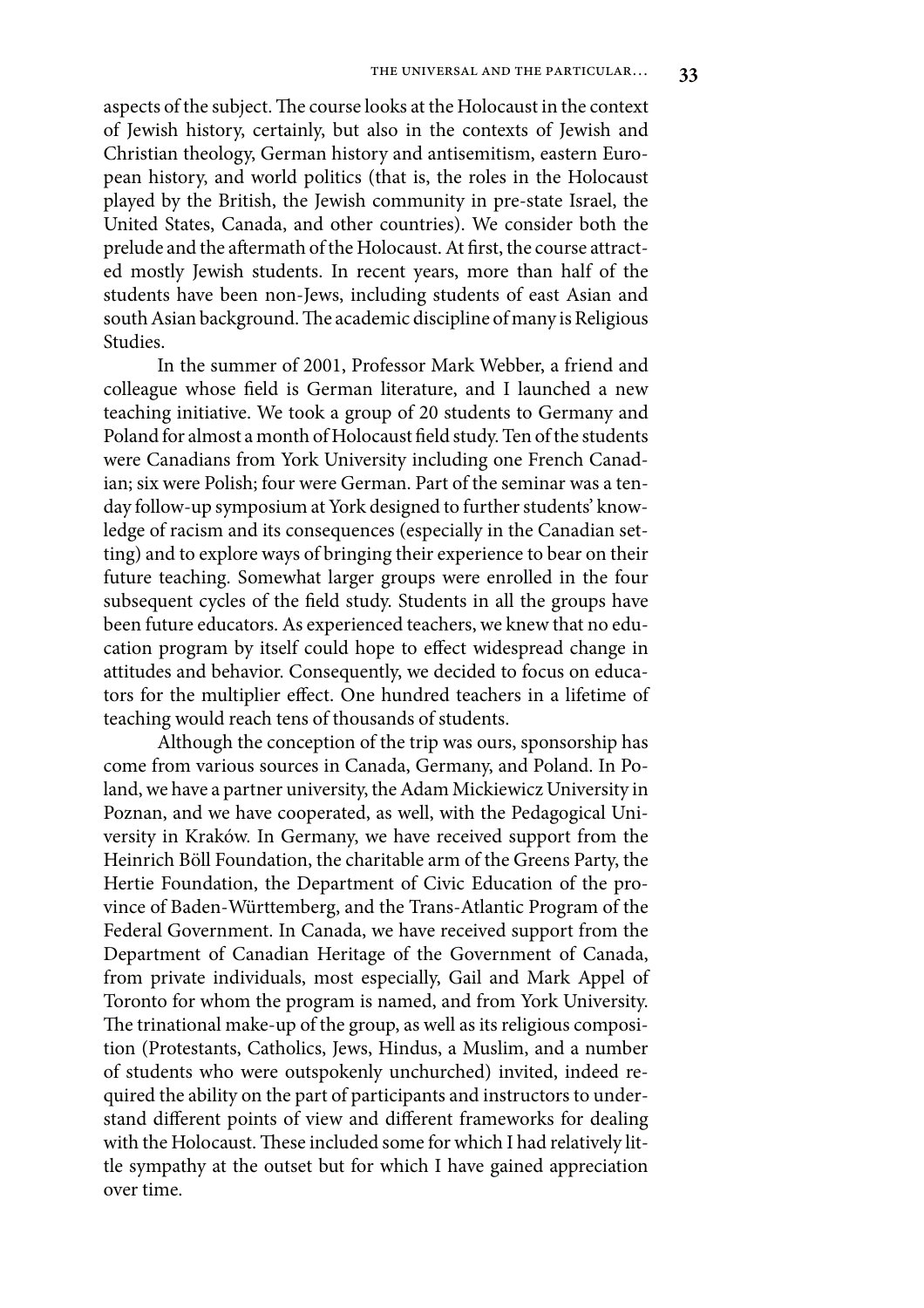That I have been engaged for more than three decades in teaching about the Holocaust to non-Jews leads me naturally away from approaching the topic in an exclusively Jewish context, although I take care, I believe, never to lose sight of the event's particular significance for Jews, including me, and Judaism. My departmental home at York leads me towards a multidisciplinary approach to teaching, in general. But the idiosyncrasies of my pedagogical setting are not the only forces that shape my teaching. I teach as I do, because I believe it is particularly appropriate to the Holocaust. Professor Yehuda Bauer of the Hebrew University in Jerusalem puts the case for a broad approach this way:

> [The] Holocaust has become a world issue. It has had an enduring impact on contemporary civilization and continues to shape, at least indirectly, the fate of nations. For its impact to effect mutual understanding, widespread peace, and active, full-scale opposition to genocidal events, we all have to rethink what happened then (Bauer 260).

To conclude this introductory apologia, I want to return to the alarming connection between contemporary events and the Holocaust to which I alluded earlier. George Mosse, Norman Cohn, Joshua Trachtenberg, Karl Schleuness, and many others have traced the path from fantastic conspiracy theories regarding Jews and Judaism to the Holocaust. These same fantasies are now being propagated in Iran and in the Arab world, as well as in Europe and the Americas, and they are being used as they were by the Nazis, as disinformation to conceal a real worldwide conspiracy. One seemingly benign form of the fantasies is the notion of "root causes," placing Israel and its dispute with the Palestinians at the center of the conflict of between Islamist "extremists" and the United States (or the West). That so many in the media and in government accept this premise may stem in part from a failure to learn the universal lessons of the Holocaust. Therein lies potential danger for Jews in Israel and elsewhere and for others, as well. In 2001 in the wake of 9/11, Ariel Sharon, then prime minister of Israel, spoke of an analogy between Czechoslovakia in 1938 and contemporary Israel. (For a critique of both the timing and the content of Sharon's remark, see Avineri.) More accurately, one might draw a comparison between the Jews in 1938 and Jews in the present day, especially in Israel. (Perhaps it is necessary to add, that my comments are not meant to defend all or any Israeli policies. Rather, they are meant to highlight the singular language of demonization used by many opponents of those policies and the attempts to cast out Israel alone from the family of nations for its "sins," while ignoring the similar or worse actions of other nations.)

## **Illustrative Issues**

At this point, I should like to suggest two central arenas in which the Holocaust played out, which illustrate its particular and universal aspects: religion and nationalism. These are issues with specific loci, Jewish and non-Jewish. In general, they have significance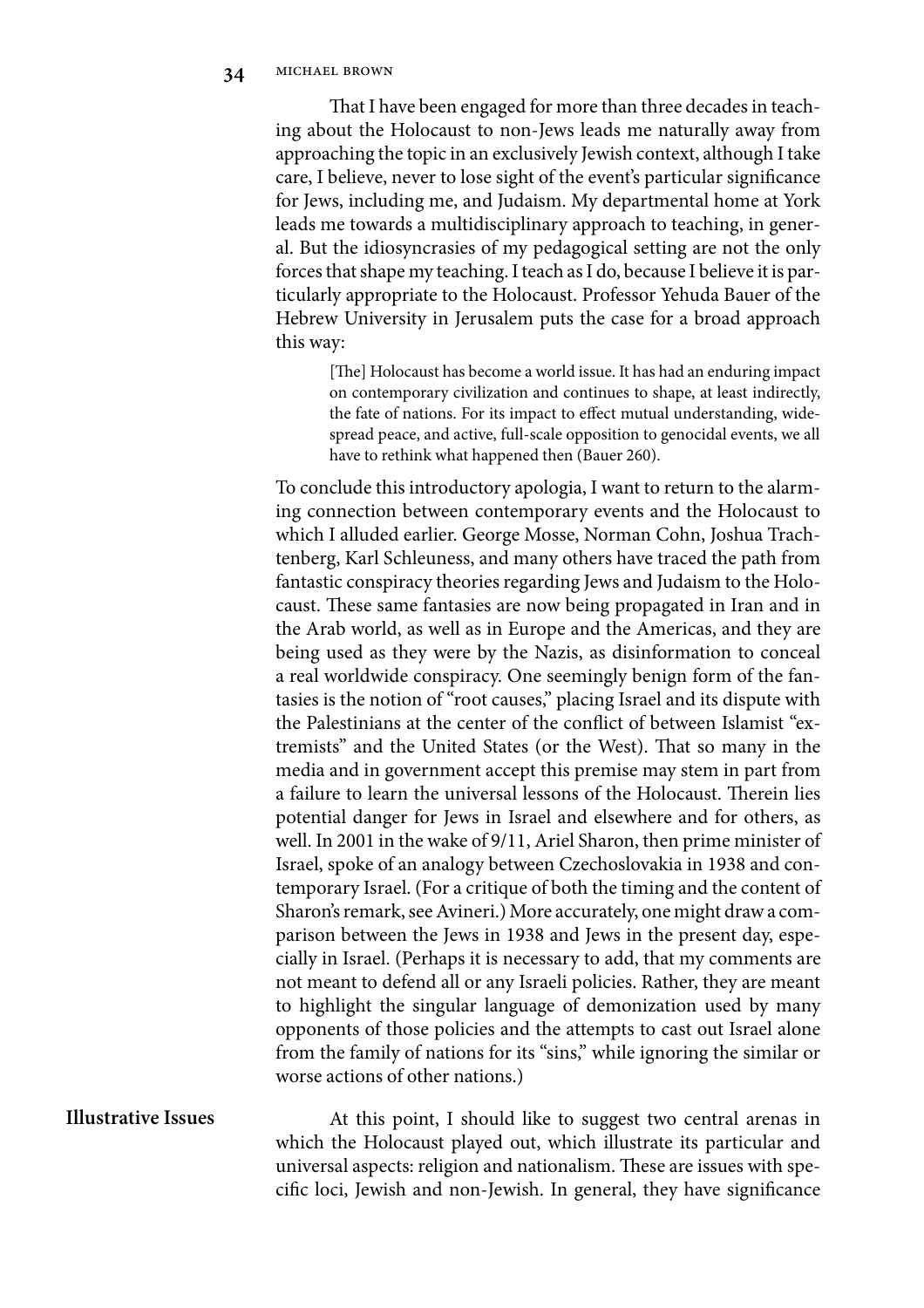beyond any one group or field of inquiry. Particularities together constitute one way of expressing the universality of the Holocaust. Let me start with religion, then, wherein some of the most troubling questions posed by the Holocaust are raised. No religion that posits a God who is an arbiter of justice and an exemplar of love and mercy can avoid a reexamination of its tenets in light of the Holocaust. As suggested at the outset, the problems are especially acute for Judaism, the religion of the victims, and Christianity, the religion of most of the perpetrators and proximate bystanders.

One can state the main problem for Judaism simply (perhaps simplistically): A (the?) cardinal sin of Judaism is apostasy. During the Holocaust, however, Jews were murdered precisely because their ancestors had refused to apostasize. Had the grandparents renounced their faith, the grandchildren would not have been classified as Jews by the Nazis and would have been spared. To be sure, a number of theologians, among them, Richard Rubenstein (1966), Eliezer Berkovits (1973, 1979), amd Bradley Artson (2010-2011), have recognized this problem and addressed the Holocaust as a theological novum. Mainstream, popular religious culture, in general, however, has not. And even academic theologians have avoided the particular problem for the covenant posed by the issue of apostasy. As Professor David Roskies of the Jewish Theological Seminary has put it: "The rabbis of Yavneh have yet to reply [to the Holocaust] (Roskies 15-52)."

That is to say, despite its scope, ferocity, and possible implications for core tenets of Jewish faith, the Holocaust continues to be seen by many Jews as one of a series of catastrophes understood as divine punishment for sin. In that view, then, the Holocaust is simply a modern example of evil, different in scope perhaps from those of the past, but not in kind. Avoidance of the special theological problem posed by the Holocaust may reflect an unwillingness to confront traditional explanations of historical catastrophes or an inability to face the theological consequences of the Holocaust. A further implication of such a point of view, may be that none of the catastrophes of Jewish history should be seen in the way the tradition has suggested, that none was God's punishment for human shortcomings. To some, the implication may be that God's covenant relationship with the Jewish people has ended, or that there is no God (Roskies 15-52). An examination of liturgical texts is instructive.

As might be expected, the haredim (ultra-Orthodox) have been most adamant in maintaining that the Holocaust was a "normal" event in the historical continuum. Once more Jews sinned, and God punished them. The putative sins range from abandonment of the traditional norms of belief and behavior, especially in Germany, America, and Israel, to Zionism (reconstituting a Jewish state without messianic sanction). It follows that the memorial prayer for the dead ("Yizkor") printed in haredi prayer books does not mention the Holocaust at all. Presumably its victims are included in the traditional prayer for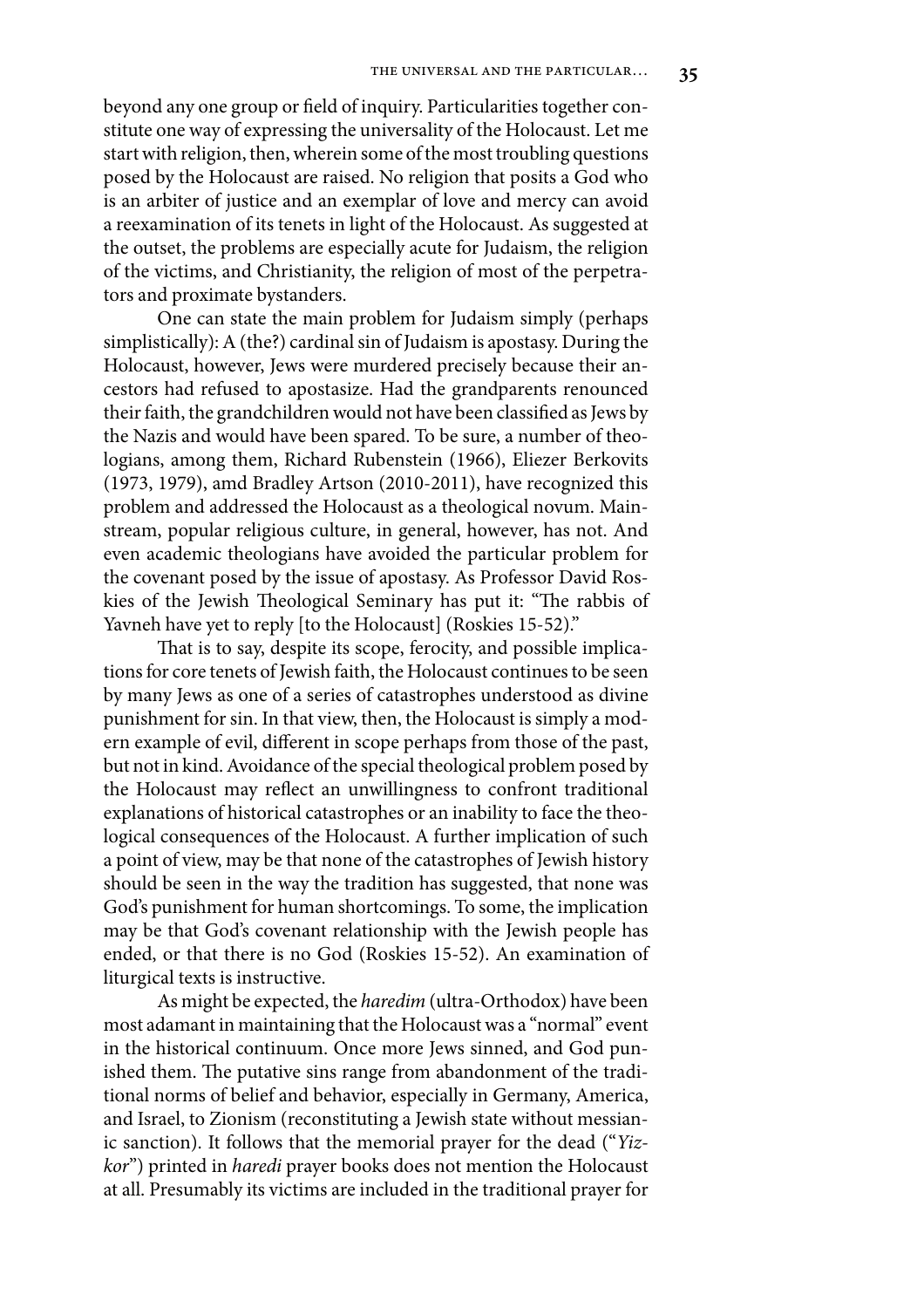martyrs who chose to die for their faith. Since it is unthinkable in the post-Holocaust world for Jews to recite this prayer without thinking of the Holocaust, the supplicant is led to infer a seamless, if painful, historical experience in which Jews have repeatedly been called upon to sacrifice their lives for their faith. The Holocaust was nothing new! (For example, Mahzor Rabba – Yom Hakippurim)

Such an approach cannot be very satisfying even to the haredim. For one thing, it ignores the fact that vast numbers of the Holocaust "martyrs" were not Orthodox Jews; many were not believers at all. None, moreover, had a choice about dying; they cannot be said to have chosen death "to sanctify God's name," as the traditional prayer asserts. Furthermore, the sector of the Jewish population that suffered the greatest proportional losses during the Holocaust was that of the pietist haredim of eastern Europe, who had faithfully resisted the emoluments of modernity including emigration. The "sinners" in America and the land of Israel went unscathed. Would a just and merciful God choose to punish most those very Jews who were, supposedly, doing His will, while keeping safe those who were supposedly rebelling against Him?

The question is not faced any more squarely in non-haredi prayer books. The very popular Art Scroll prayer books are published in several versions tailored to the beliefs of various sectors of the Orthodox community. In the version endorsed by the "modern Orthodox" or "centrist" Rabbinical Council of America, the "Yizkor" prayer, as in haredi prayer books, makes no mention of the Holocaust, presenting its readers only with the traditional words in memory of "martyrs of the faith." Interestingly, that same prayer book does add a special memorial prayer "FOR [FALLEN] MEMBERS OF THE ISRAEL DEFENSE FORCE" (sic), in apparent recognition of Israel as a theological novum (Rabbinical Council of America Art Scroll Siddur 812). One Israeli prayer book used by some modern Orthodox Jews there, Tfila: Lifnei Mi Ata Omed includes a special prayer for Holocaust victims in its "Yizkor" memorial prayer (271).

In the "Eileh Ezkerah" martyrology prayer recited on the Day of Atonement, the older (Silverman) High Holiday prayer book still in use in some North-American synagogues of the Conservative Movement, includes passages in English referring to the Holocaust. But these are introduced by the traditional words: "We have sinned… Pardon us, our Rock, our Father!" and followed by the words, "Remember for our merit, the covenant [You made] with our forefathers!" (Silverman 381-385) To the theological challenges presented by the Holocaust, this non-Orthodox prayer book offers only the traditional answers: "The punishment was deserved [implicitly, at least]. They suffered, and therefore, God, remember us, their 'descendants,' for good!" A newer High Holiday prayer book of the Conservative Movement is similarly reserved. The words, "We have sinned.... Pardon us!" remain as the introduction to the "Eileh Ezkerah" martyrology, and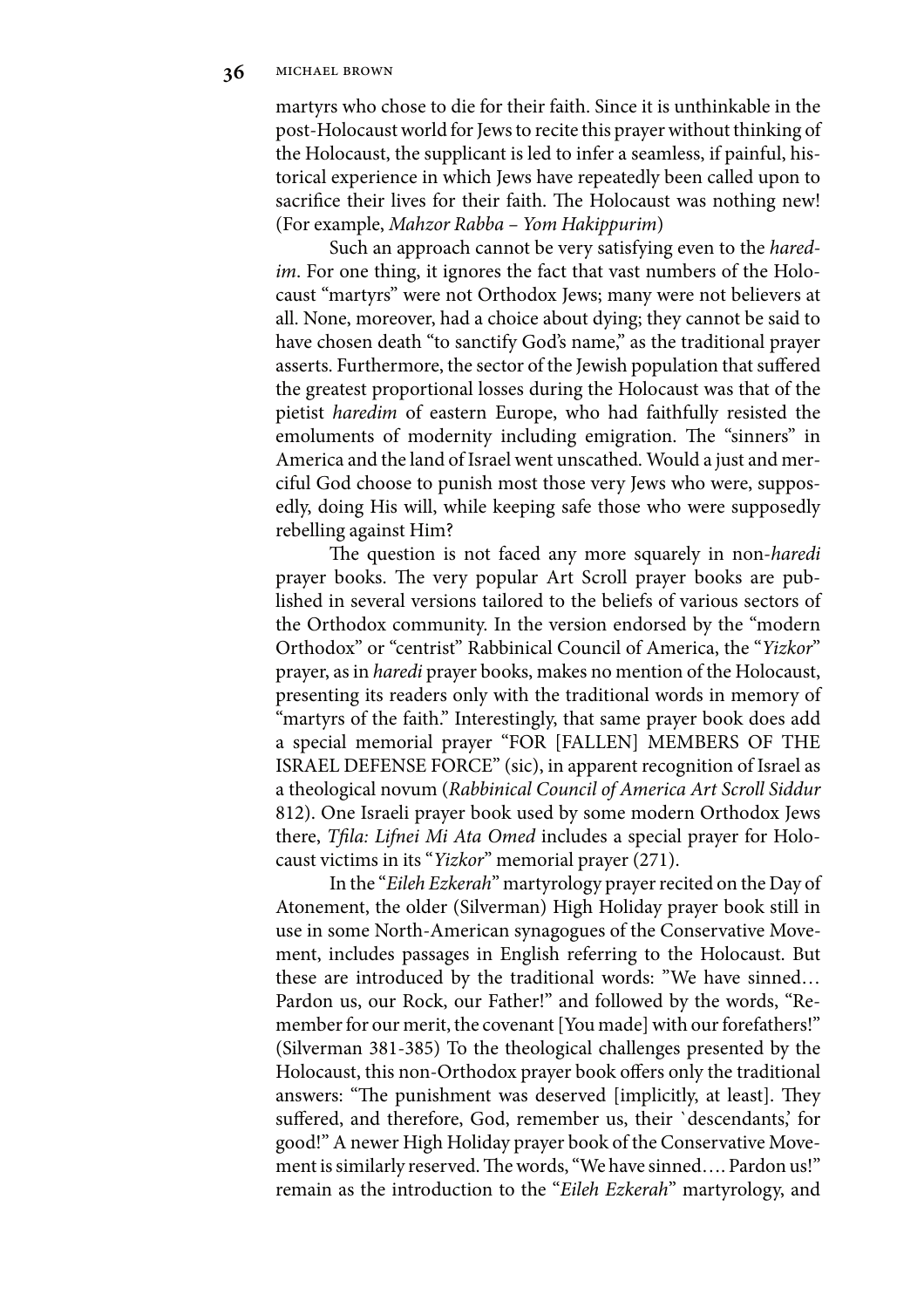the words, "Remember for our merit [Your] covenant with our forefathers!" conclude it, a tacit acceptance of the traditional explanation for suffering. In between, are passages, mostly in English, that group together the catastrophes of Jewish history from the destruction of Jerusalem by the Babylonians in 532 BCE to the Holocaust. Again, there is no perception of anything new in the Holocaust (Harlow 552-570).

The newest Conservative-Movement, High Holiday prayer book, while theologically quite innovative, in general, is almost as traditional in dealing with the Holocaust as its predecessors. Again, in the "Eileh Ezkerah" martyrology, the Holocaust is mentioned as but one, if the most recent, of Jewish historical catastrophes that began with the slaughter of the rabbinical leadership by the Romans and continued through the persecutions of fourteenth- and fifteenth-century Spain and Portugal. A hint of the unique theological problem posed by the Holocaust comes only in a gloss: a poem, "Smoke," by the Yiddish poet, Jacob Glatstein (1896-1971). The poem concludes with the lines: "And above, in the high heavens,/ Sacred smoke prays and weeps,/ God – where you are – /we all disappear." Here is recognition of the novum, of the challenge to traditional Jewish (and I might add, Christian and Muslim) belief presented by the Holocaust, but still sotto voce, a major challenge writ small in a gloss, no more (Feld 341).

My strong impression is that this business-as-usual attitude of popular religious culture has proved highly unsatisfactory as a response to post-Holocaust theological searching, and it may well contribute to the spiritual malaise of many contemporary Jews. To the extent that the traditional response involves "self-blame," it serves to reinforce inappropriate guilt feelings on the part of survivors and the community as a whole and to misdirect inward, efforts to prevent future catastrophes (Wisse 24-31). Ignoring the theological challenges of the Holocaust leads some Jews to erect for themselves a faith based on a falsehood. Whatever the "practical" implications of Jewish liturgical responses to the Holocaust, one who would understand the effects of the Holocaust must be aware of those responses.

Christian reactions to the Holocaust have included triumphalist pronouncements like that of Dean Heinrich Grüber of the Lutheran Evangelical Church in Germany. These rehearse the traditional idea that Jews will be punished until they recognize the messiahship of Jesus. (The remarkable aspect of Grüber's triumphalism is that during the Nazi era, he made great efforts to ameliorate the lot of Jews, and afterwards he was a strong advocate of Wiedergutmachung, attempting to make up for the past.) (Rubenstein 48-57) Many Christians, however, have recognized that the Holocaust represents as much of a challenge to their faith, the faith of the perpetrators, as it does to Judaism. Simply put (perhaps again, simplistically), Christians must answer the question, "How can adherents of a religion that teaches mercy and love as its highest values have participated in the mass murder of Jews (to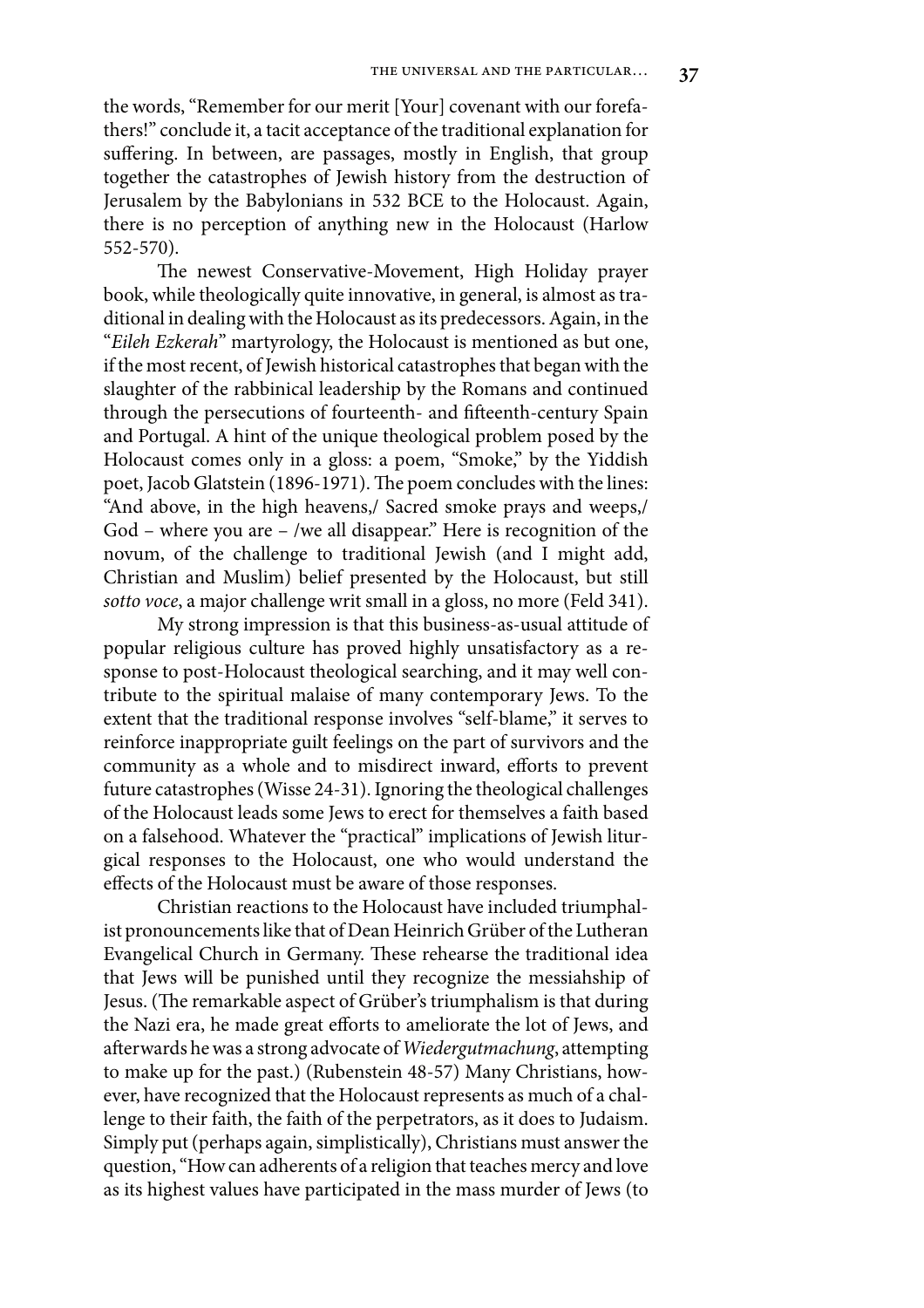say nothing of the murder of the disabled and of Sinti and Roma), in many cases with the conviction that their faith justified such acts?" I often state the case in bold, if provocative terms: In 1942 a Roman Catholic who divorced his/her spouse was excommunicated. A Roman Catholic who murdered a Jew was not. Christians also need to grapple with matricide, since most of them recognize the parental relationship of Judaism to Christianity and, more often than not, have understood themselves to have some obligations to Jews and Judaism stemming from that relationship.

A number of Christian churches including the largest, the Roman Catholic, have taken account of the role of their communicants (and officiants, in some cases) in the Holocaust and sought to make amends. Openness to Jews and Judaism is now quite common, certainly in North America and western Europe, as it was not in the pre-Holocaust era. The theological revisions that came about as a result of the Catholic Church's Ecumenical Council, Vatican II, held between 1962 and 1965, owed a great deal to the rethinking of Church dogma in light of the Holocaust. A recent book by Pope Benedict XVI goes even further, making explicit the falsehood of the traditional claim based on the Gospels, that "the Jews" were responsible for the crucifixion; it argues that Jesus' blood cried out for reconciliation and not vengeance (Ratzinger 2011).

The actions of Pope John Paul II, pontiff from 1978 to 2005, are, perhaps, more telling than the theological revisions. His visits to Auschwitz, to the Great Synagogue in Rome, the first by a reigning pope to a synagogue, and to Israel, and the diplomatic recognition accorded to Israel by the Vatican during his papacy marked a sharp departure from the practices of earlier years. His moving speech of contrition at Yad VaShem, the Holocaust memorial in Jerusalem, in March 2000 is emblematic of the shift. He said:

As bishop of Rome and successor of the Apostle, Peter, I assure the Jewish people that the Catholic Church, motivated by the Gospel law of truth and love, and by no political considerations, is deeply saddened by the hatred, acts of persecution and displays of anti-Semitism directed against the Jews by Christians at any time and in any place.

In the speech, the pope went on to call for the mutual respect of Jews and Christians. As a result of the rethinking, Christians of several denominations now pray with altered texts, engage in interfaith dialogue, desist from attempts to convert Jews, perhaps even commemorate Passover or Holocaust Remembrance Day in their churches, and, if they are German, may do volunteer service work with individual Jews or Jewish or Polish communities through religious organizations such as Action Reconciliation, Service for Peace.

Still, while penance is being done, some of the main questions have not been addressed and cannot easily be answered; they may yet prove to be very damaging to Christian faith. The behavior of Pope John Paul II is again illustrative (Carroll 52-69). Despite his many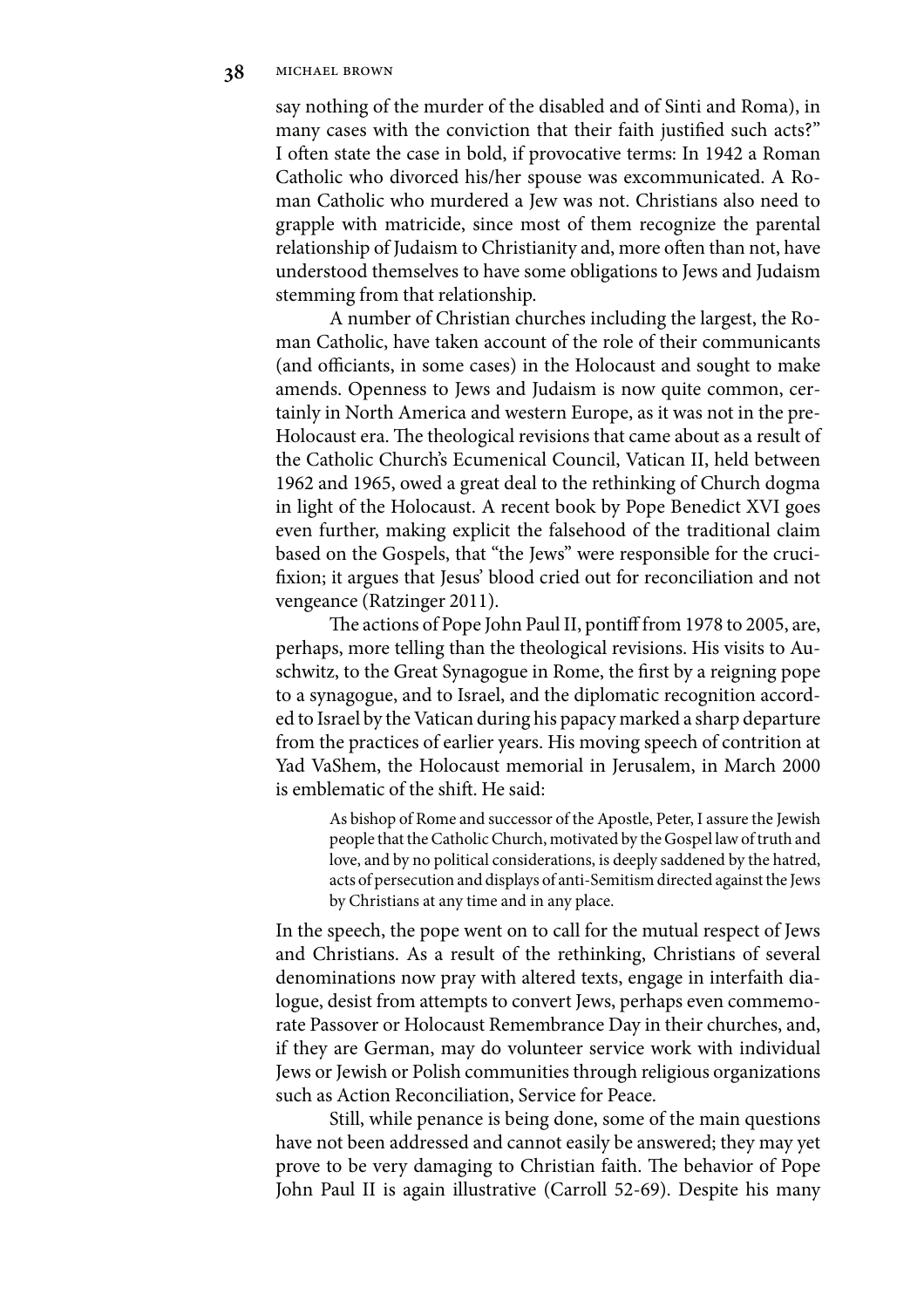steps towards reconciliation with Judaism, he proceeded with the canonization of Edith Stein as a Christian martyr. But Stein, a nun, was a convert to Catholicism, who was murdered as a Jew in the Holocaust, not for her Christian faith. More damaging still to Christian-Jewish relations has been the move to canonize Pope Pius XII, the wartime pope whose record regarding Jews has been an issue of debate. Professor Kevin Madigan of the Harvard Divinity School lays out the problem:

> The church has devoted a great deal of effort in recent decades to defending Pius XII against accusations of indifference about or even complicity in the Holocaust. As such, proclaiming his innocence and downplaying the unhappy facts about his reluctance to take on the Nazis has become… an article of faith for many Catholics. Indeed, the move to grant him sainthood is seen by many...as an appropriate response to charges they have come to see as a blanket accusation against their entire church (Madigan 32).

Until the Vatican opens its wartime archives, the debate is unlikely to be resolved.

With regard to other churches, responses to the Intifadas and to the Israeli-Palestinian conflict, in general, especially on the part of many liberal, mainstream Protestant church people, indicate that antisemitism and anti-Judaism, now often subtle and submerged, have hardly disappeared from their consciousness. Evangelicals, on the other hand, tend to be very vocal in their support of Israel. But many suspect that at the heart of that support is the expectation of the second coming of Jesus and the final conversion of the Jews.

Religious doctrine is only one area where multiple viewpoints and disciplines are necessary for understanding both the Holocaust itself and its implications. Another is nationalism, particularly in Europe, but perhaps no less in the United States, Canada, and even Israel. Perhaps all nationalism has a strain of racism running through it, although the definition of "race" may well be open-ended and related more to geography, culture, and language than to biology. At the very least, nationalism – all nationalism – is exclusionary, as any group identity is by definition. Individuals and national groups need an ego to function. But the Holocaust should serve as a warning regarding the extremes to which national ego can go, when unrestrained by a national superego.

In Germany, the Holocaust should spark – and has – serious thinking about the nature of the nation. How did it become possible to read Jews out of the body politic and the body social? What does it mean to be German after the Holocaust, and what kind of education will lead to healthy "Germanness"? These questions have troubled thinking Germans for the more than 60 years since the end of World War II. They have been and are being addressed in a variety of educational settings: schools, museums, memorial sites, churches, and special organizations established for the purpose of rectifying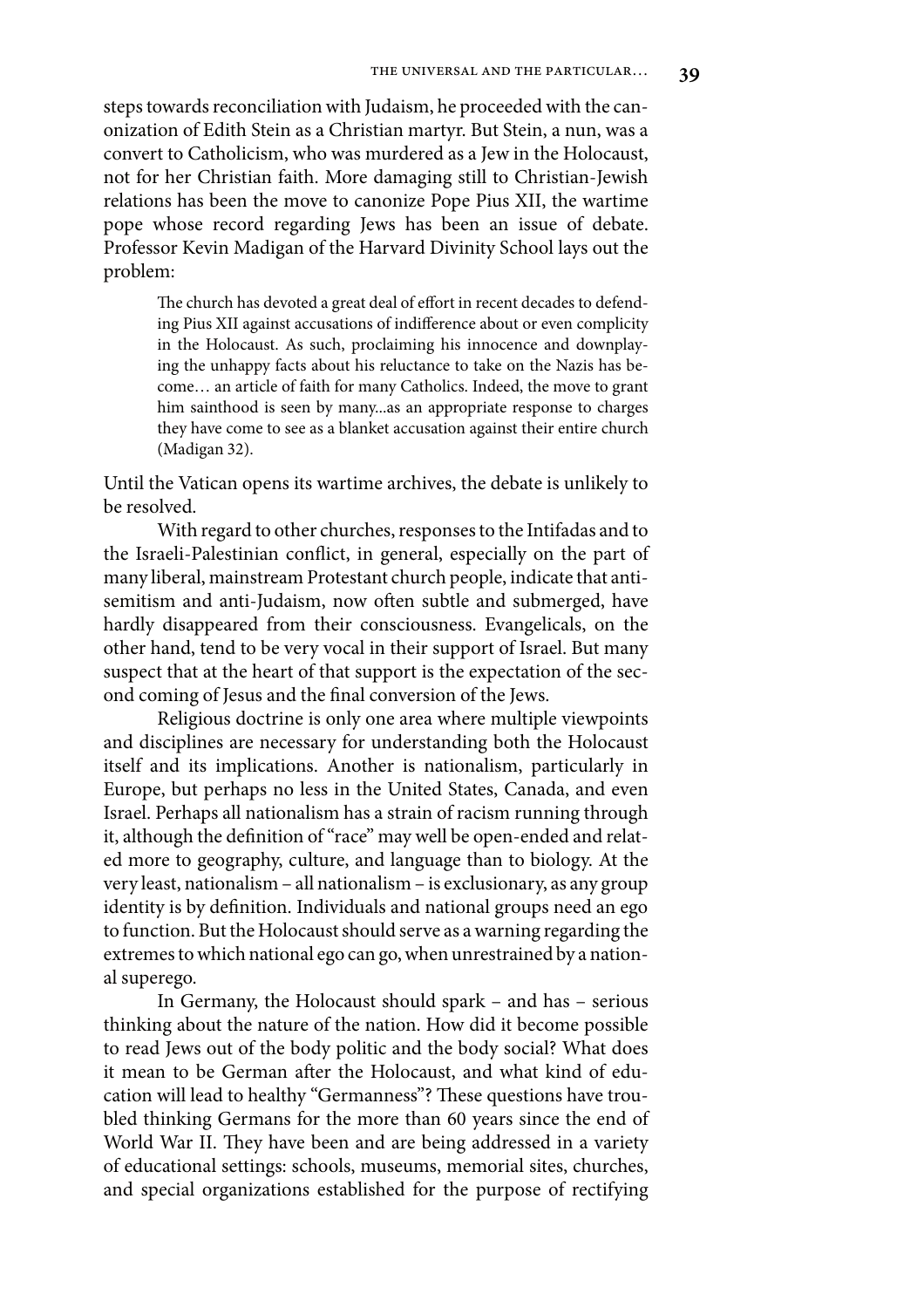the past, and Holocaust education has been an integral part of that effort.

But there has been a vigorous debate in Germany in recent years over the extent to which it remains appropriate for education and public consciousness to continue to focus on the Holocaust. Immigrants from Turkey or the Palestinian territories have special difficulty understanding why they should relate to this aspect of the German past, but not only they (Stricker, Griglewski). We may note that just as the reconstruction of the Jewish people has undermined its ability to focus on matters of the national spirit, the reconstruction of Germany while maintaining consciousness of the Holocaust has undermined Germans' ability to focus on their national spirit (Schweid, Maier, Baldwin). But studying history in Germany, as elsewhere, is not only a means for understanding the past, but also a way of shaping the character of the present and future. Studying the history of German Jewry and the Holocaust leads to consideration of the place of the large Turkish minority in present-day Germany and of multiculturalism as a political and social organizing concept. Ironically, it has also led to interest in various aspects of Jewish culture, including klezmer music and the Yiddish language, which were viewed with disdain by pre-Holocaust German Jews. More "authentic" aspects of the German-Jewish past can be seen in the Jewish museums of Berlin, Munich, Frankfurt/Main, Fürth, and other centers.

The German students with whom we worked in the field study illustrate the success of Holocaust education in Germany. They know a great deal about the event and show eagerness to learn about Jews and Judaism and about racism in contemporary German society. Two had volunteered for work in concentration camp museums, another cleaning up the Warsaw Jewish cemetery, and others with Action Reconciliation in Israel. They express embarrassment regarding the German past, although they understand that they personally bear no guilt for acts they did not commit. Many have difficulty "taking pride in being German" and feel responsible for the future. All are acutely sensitive to manifestations of prejudice in the present-day world. Some understand the nexus between anti-Israel sentiment and antisemitism; others vehemently deny that there is any connection at all. But these students are self-selected and not necessarily representative. As they themselves say, much remains to be done in Germany if the lessons of the Holocaust are to be universally assimilated.

Poland is a different case from Germany. Poles are acutely conscious of the suffering inflicted upon their nation by their powerful neighbors. They still have not completely put behind them the anxieties of the inter-war period, when non-Polish ethnics – chiefly Ukrainians, Lithuanians, Germans, Jews, and others – constituted over a third of the total population. They are very much aware that in the last two and a half centuries, Poland has enjoyed only brief periods of independence. Fervent Catholicism has been integral to Polish na-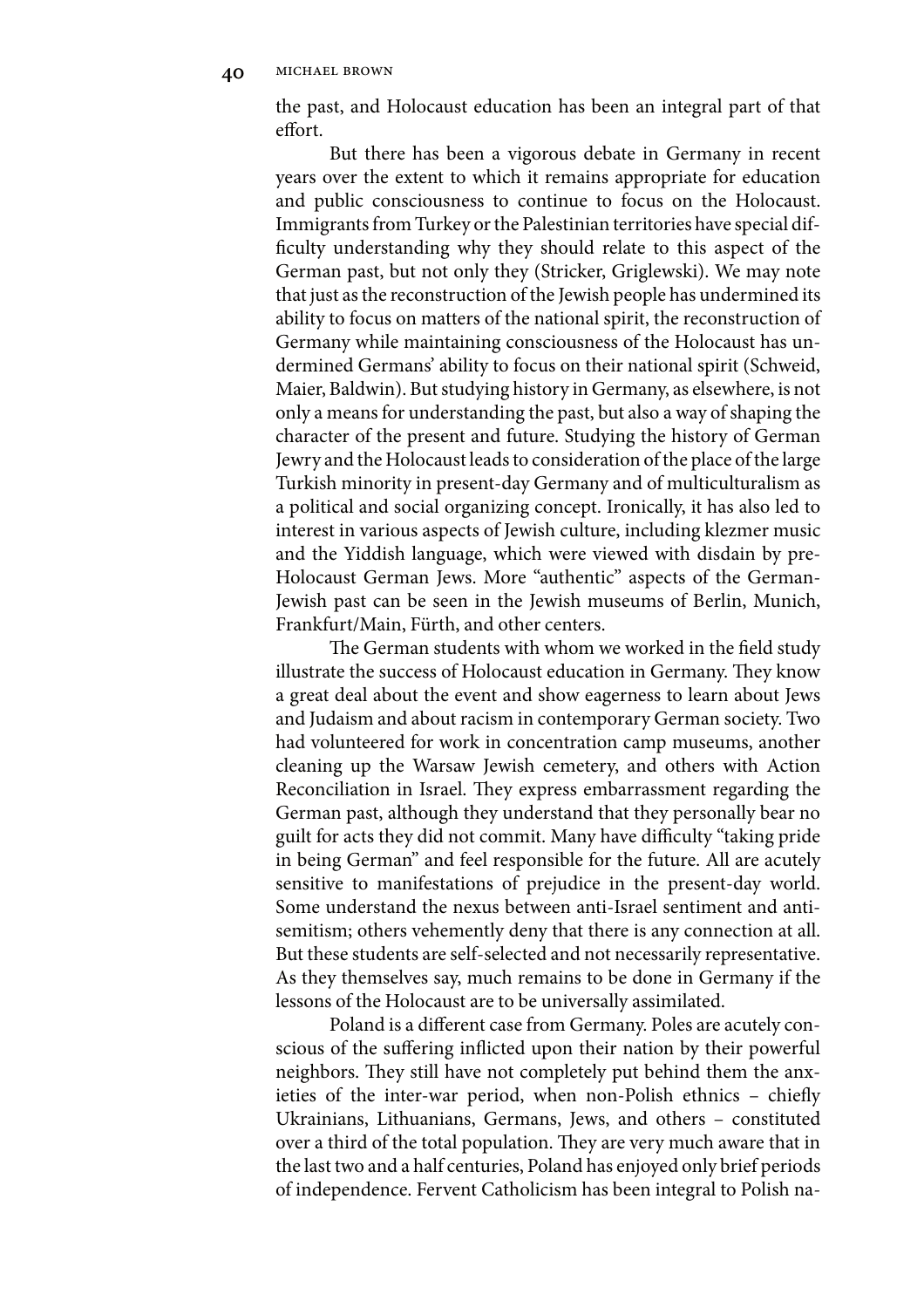tionalism. The result of all these factors has been a heightened, sensitive, sometimes defensive nationalism tinged with inferiority feelings, xenophobia, religious exclusivity, and antisemitism. All this is changing rapidly.

There can be no doubt that Jews were badly treated in the interwar period, as well as during and after the Holocaust, by many Poles. It is also true that Poles represent the largest national group of people honored by Yad VaShem, the Israeli Holocaust Memorial, for saving Jews during the Holocaust. Although Jews are a negligible minority in Poland today, antisemitism is not entirely a thing of the past. It can still be a factor in politics; university students enrolling in courses dealing with Judaism sometimes manifest passive antisemitism and sometimes give expression to quite negative feelings about Jews (Ivanov 171-177). A number of the few Jews in Poland tell stories of discrimination and sometimes violence against them and of fear of their neighbors, and many contemporary Poles excuse the treatment of Jews by citing their own suffering. On the other hand, there is broad popular support for Israel in Poland, perhaps partly in recognition of the geopolitical similarities between the two countries. The task of Holocaust education in Poland is to create a mindset which can comprehend the pain inflicted by Poles as well as that suffered by them, and, as well, to highlight the contributions of Jews and other "non-Poles" to Polish culture and society. These are increasingly important tasks, as Poland looks westward and faces immigration pressure from less prosperous countries to the east.

Here, too, our students and faculty are both illustrative and instructive. At the start of the seminar, Polish students tend to be very sensitive about any hint of criticism of Poland. Any mention of the Holocaust can elicit a demand to consider the suffering of Poland at the hands of the Germans and the communists. I confess that such concerns forced me to think very seriously about Poland's travails and to appreciate them. But just as I reexamined my views, the Polish students have reexamined theirs and, I think, gained more appreciation of Jews and Judaism and especially of the Holocaust.

In Poland as in Germany, rethinking is being pushed along by schools, museums, scholarly books, folk festivals, the Jewish theater, and other institutions. The Polish pavilion at the Auschwitz-Birkenau memorial site includes the story of the destruction of Polish Jewry as an integral part of its presentation, as does the Museum of the '44 Uprising in Warsaw. The example of Pope John Paul II, a native son of whom Poles are enormously proud, was very influential in changing Polish attitudes towards Jews and the Holocaust. Three books of Professor Jan Gross, a historian and sociologist who teaches at Princeton University, Neighbors: The Destruction of the Jewish Community in Jedwabne, Fear: Anti-Semitism in Poland After Auschwitz, and Golden Harvest (the last available only in Polish in May 2011), brought home to Poles the destructive reality of Polish antisemitism during the Ho-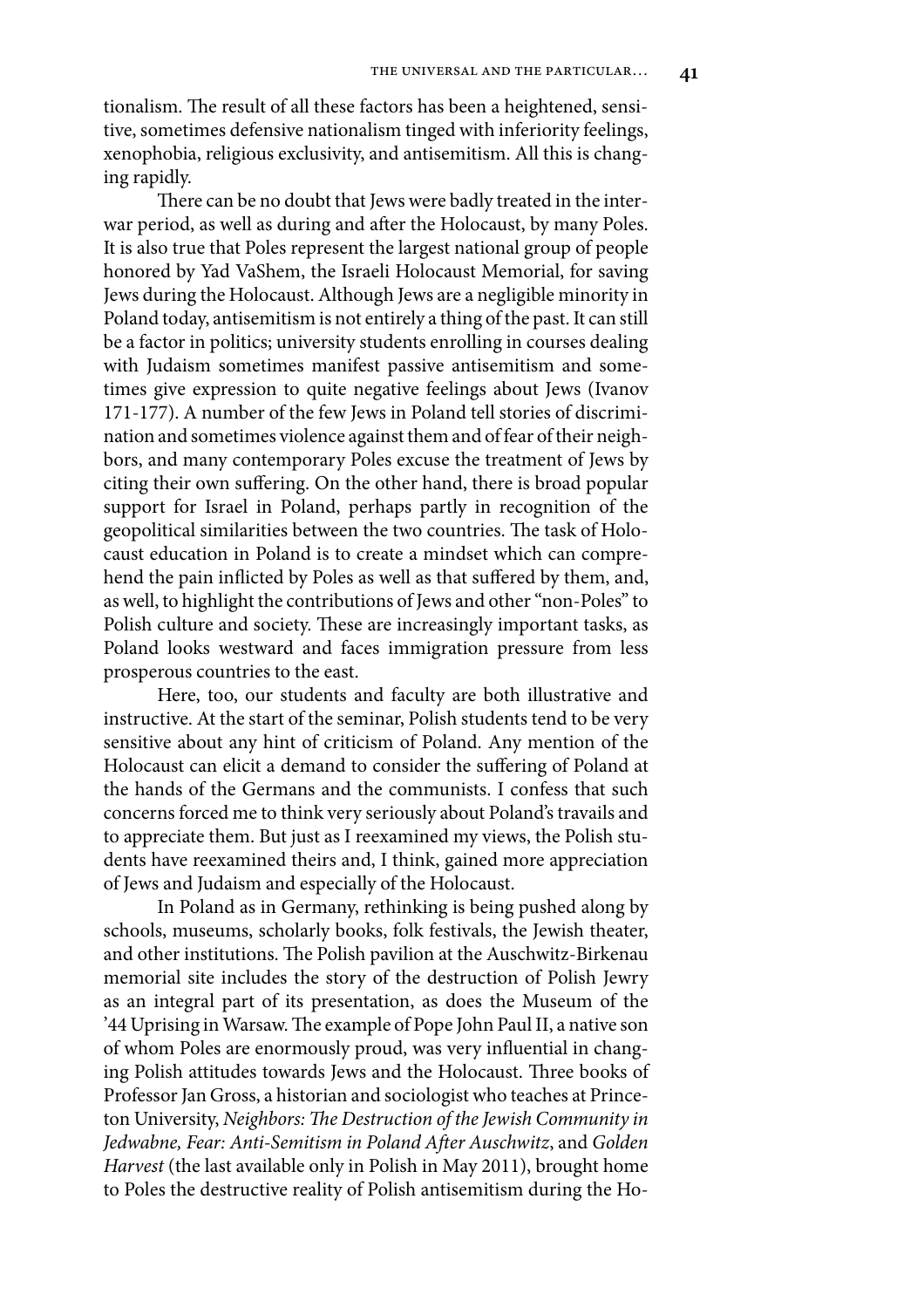#### **42** michael brown

locaust and immediately after. Although many in Poland and abroad considered Gross's books unfair, they sparked a national debate and furthered public determination to ensure that the Poland of the future will be different from the Poland of the past. Also influential in stimulating change is the work of Dr. Piotr Trojański of the Pedagogical University in Kraków, a participant in our program. He and his colleagues have prepared a national curriculum for secondary schools to teach about pre-war Polish Jewry and the Holocaust. A recent play by Tadeusz Słobodzianek, "Our Class," is another milestone in the cultural shift. As elsewhere, of course, much remains to be done in Poland.

And what about Jewish ethnic and Israeli national education in light of the Holocaust? Here we return to the particular, although still with an eye on the universal. Are any of the issues being raised in Germany and Poland apposite to Israeli realities? When the Holocaust is taught in a Jewish setting, what national implications are students meant to draw? I shall limit myself to just a few comments and perhaps idiosyncratic examples.

While Jews were at the center of the Holocaust, its significance is not limited to Jews, as noted here more than once. On the other hand, if the Holocaust is racism run amok, it is not **merely** racism or genocide. Jewish victimhood is not unrelated to that of others, but it has its singular characteristics, as Yehuda Bauer pointed out in his 1998 address to the Bundestag (Bauer 261-273). When Jews teach about the Holocaust to Jews, then, the goal is threefold: to reinforce Jewish identity in spite of the Holocaust; to see Jews as part of an international and historical community of victims; to acknowledge that Jews, like all other people, have the potential for victimizing others. The last is a danger that the Torah itself warns against repeatedly, commanding the Israelites not to mistreat the stranger, "For you, yourselves were strangers in the land of Egypt" (Exodus 22:30, 23:9; Leviticus 19:33-34; Deuteronomy 17:19). Jewish tradition mandates that victims use their suffering as a building block of *tikun olam*, the repair of the world.

Two examples of Israeli literature that I should like to mention here are instructive. They are certainly not representative of the range of attitudes in Israel or among Jews elsewhere today. Many, perhaps most, Jews interpret the Holocaust as an object lesson in the consequences of weakness and dependence on others. And yet, the lessons of the Holocaust are complex and contradictory for Israelis and other Jews, as these two texts illustrate. One, "The Prisoner," a short story by S. Yizhar, was written at the time of Israel's War of Independence, just three years after the end of the Holocaust. The other, The Seventh Day, is a record of discussions held just after the Six Day War in 1967 among soldiers with a kibbutz background.

"The Prisoner" is a story of the 1948-49 Israeli War of Independence. An Arab shepherd is captured by a rag-tag, ill trained, inchoate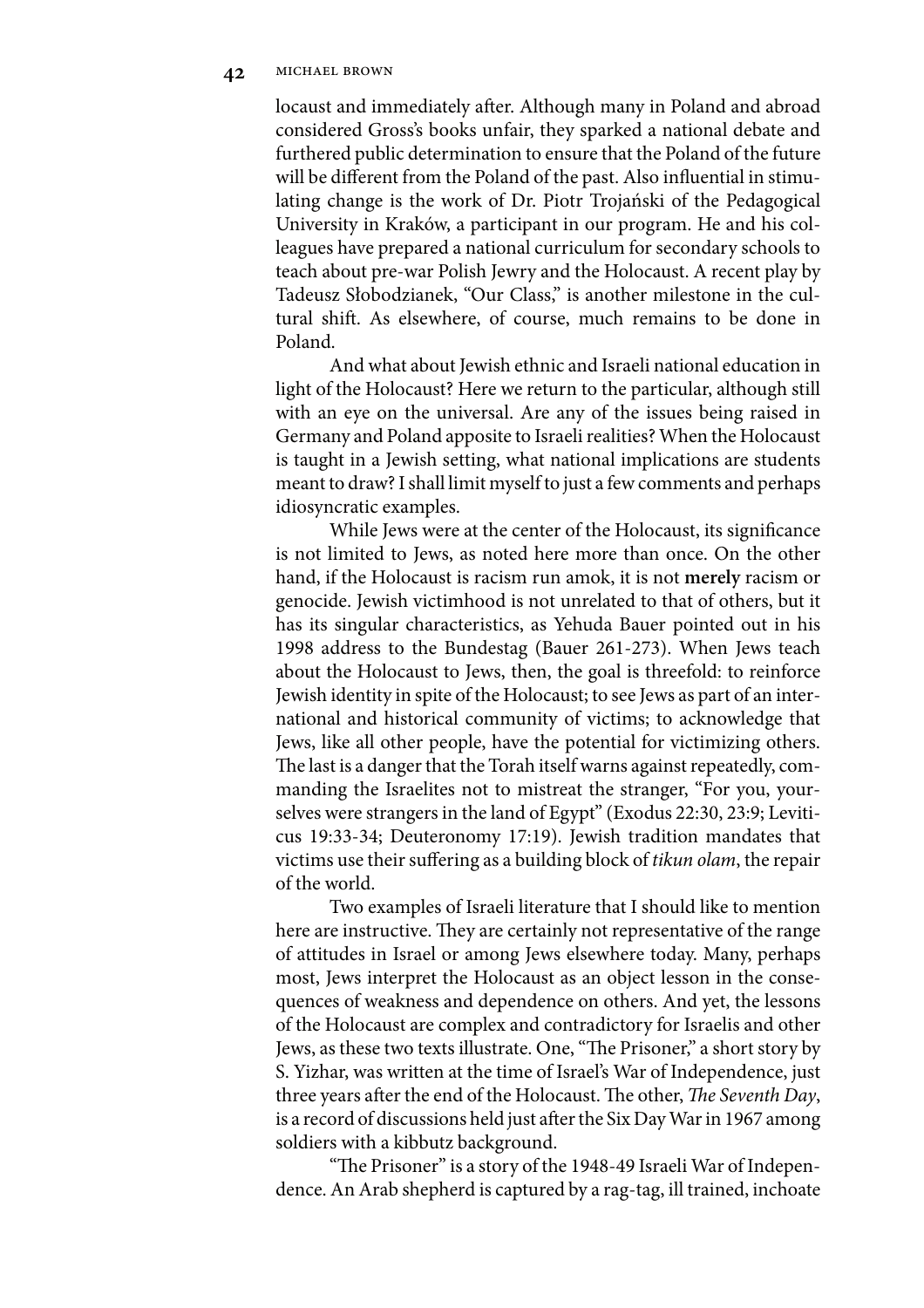group of soldiers formed from all strata of society, the cultured and the uneducated, farmers and city folk, high earners and the unemployed, the sophisticated and the rough-edged, native sons and immigrants just off the boat. Although it is not stated in the story, in 1948 the Israelis were vastly outnumbered and poorly equipped. Also not stated, but fresh in the minds of the soldiers and the contemporaneous readers of "The Prisoner" is the real-life story of a patrol that had recently released an Arab captive on condition that he not reveal their position. He did, however, and the 35 soldiers were ambushed and slaughtered to a man. The soldiers here try to induce the shepherd to reveal information, which he does or doesn't have. The story has no end; we can only imagine the shepherd's fate.

What is remarkable about Yizhar's tale is his depiction of the soldiers. They treat the Arab roughly, taking umbrage at his assertion of humanity by asking for a cigarette. The images evoked ("spiked boots," "increasingly skillful" kicks, soldiers having a laugh at the expense of their hapless, "primitive" captive) echo those of German soldiers and Jewish victims during the Holocaust. Such imagery so soon after the Holocaust surely outraged many of Yizhar's readers. But they knew that the author was a member of the mainstream Israeli establishment, not a fringe voice, but the outstanding writer of the early statehood generation; he could not be brushed off lightly. (Later he served as a member of the Knesset, the Israeli parliament, representing Mapai, the Labor Party.) Readers understood that the message of the story was not a facile equation, Jews=Nazis. Rather, Yizhar is making the point that all wars brutalize. Ordinary men and women from all walks of life turn beastly in combat. Even the victims of the Holocaust, perhaps especially they, need to learn that lesson, to remember that not long before, they were "strangers in the land of Egypt."

After the fact, the Six-Day War in 1967 appears to have been an Israeli romp. But in the weeks before, Israel was threatened on three sides (the fourth was the Mediterranean) by Arab armies backed by the Russians. Israelis were greatly outnumbered and faced annihilation. All reserves were mobilized weeks before war broke out. The army command surely worried about defeat, but they also worried about the moral fibre of the troops. They distributed for reading and discussion in the various units copies of "The Prisoner" with its not very subtle analogy of Israelis to Nazis. It was meant as a cautionary tale for those about to engage in a life-and-death battle.

The Seventh Day is also a remarkable document. Its disquieting analogies between the fate of Jews during the Holocaust and the fate of Palestinians in 1967 are further illustrations of the success of Holocaust education in Israel both in its particular and its universal dimensions. Menahem [Shelach] was born in Yugoslavia in 1934 and grew up there during the Holocaust years. He writes:

I felt uneasy about being a victorious army… If I had any clear awareness of the World War years and the fate of European Jewry it was once when I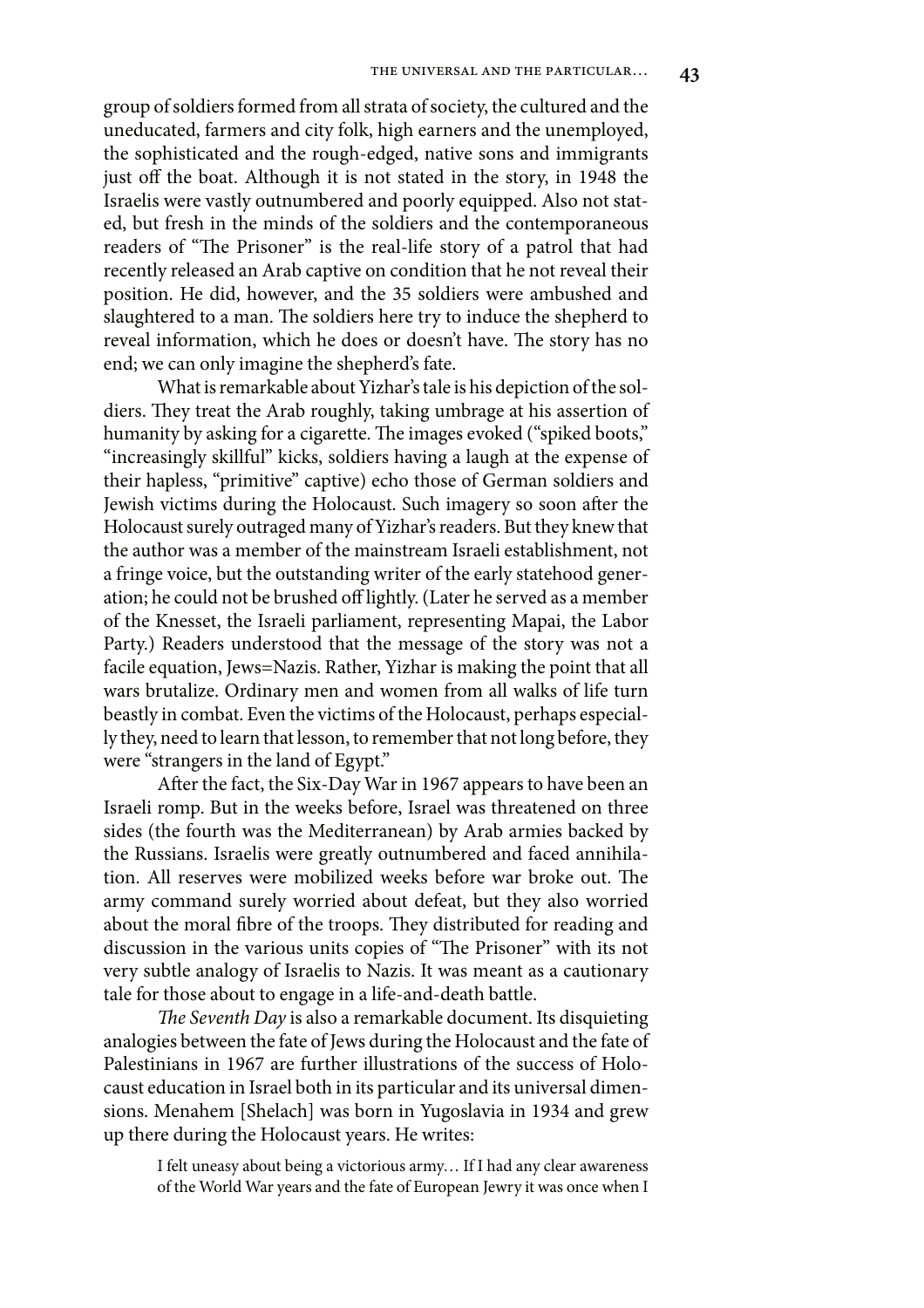was going up the Jericho road and the refugees were going down it. I identified directly with them. When I saw parents dragging their children along by the hand, I actually almost saw myself being dragged along by my own father... This was perhaps the tragic thing, that the identification had to be with the other side, with our enemies. (Shapira et all 180)

But this is only one aspect of Holocaust education among Israelis. In discussions with our field study group, the Europeans and the gentile Canadians perceived another. They expressed discomfort with the behavior they observed among Israeli groups visiting the camps. They found displays of solidarity (an echo, perhaps, of the old canard of Jewish clannishness?) offputting, and flying the Israeli colors inappropriate. The Germans, Poles, and Canadians professed to have no special feeling for their own flags and claimed that flag waving was an anachronistic, even a discreditable act.

At Treblinka, I spent a few minutes with a high school group from Petach Tikva, a suburb of Tel Aviv. The teacher told me this was a "roots" trip, an odd description, I thought, since the Holocaust is about uprooting. We were at the bleakest of all sites, a place where some 800,000 Jews were murdered, where the average life span of a Jew was about two hours. When the Israeli group raised their flag and quietly sang their national anthem, "HaTikva" (The Hope), my spirits were raised a bit. For me (and I think for them), these were assertions, that, in spite of what had happened at that place, in spite of what the Nazis and their collaborators had intended, the Jewish people is alive. For me and for those students, it was a vital and encouraging message. One goal of Holocaust education for Jews was addressed at that moment. Whether the other two were, I am not so sure, but not every moment is appropriate for every educational task.

My sense of trips – Israeli, North-American, or international – to the camps is that, on the whole, they do not attempt to keep the universal focus of Holocaust education in mind. Our seminar does, through sessions on German and Polish attitudes towards foreigners today, on the fate of Poles, Sinti, Roma, and others during the Holocaust period, and on the Nazis' "euthanasia" program for the mentally and physically challenged, which proved to be a run-up to the Holocaust. Our follow-up symposium focuses on Canada as a multicultural society which has learned some lessons from the Holocaust period, although it is hardly without its problems today, as noted earlier. But ours was not a Jewish group, and it is possible that students in the group feel that we deal adequately only with Jewish topics.

Finally, a word about the bystanders, yet another group heavily implicated in the Holocaust. And since we are all bystanders at one time or another, this is a category that is indeed universal. Here I want to focus on Canada, which is one of my primary fields of research. Canada is widely admired today as a model of tolerance and democracy and an exemplar of multiculturalism. Toronto is arguably the world's most multicultural city. It has almost as many Jews as Haifa; it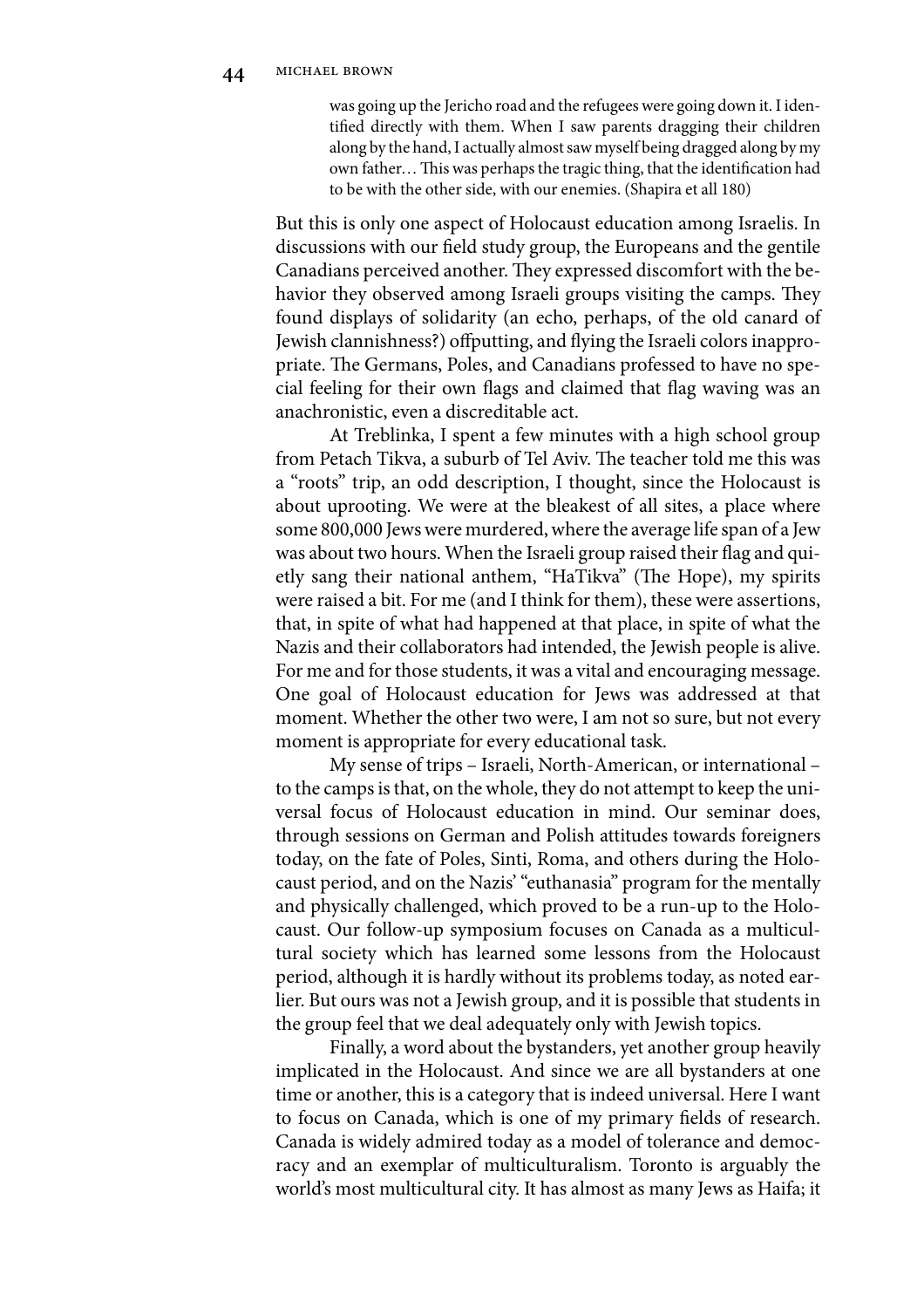has more Italians than any but the largest cities in Italy; it has a very large Portuguese population, a growing Muslim presence, and a nonwhite majority made up of people from the Far East, the Indian subcontinent, Africa, the Caribbean, South America, and elsewhere. The small synagogue to which I belong has members who come from South Africa, North Africa, Costa Rica, the United States, Israel, eastern Europe, and all over Canada.

But this open Canada actually has a short history. As recently as the 1950s, Canada was a racist, xenophobic country inhospitable to people of color and to most others who came from places other than the British Isles, the United States, or Francophone Europe. In the official newspeak of an earlier era, Jews (and others from southern and eastern Europe) were "non-preferred" immigrants.

As a dominion of the British Empire, Canada joined the Allies fighting the Axis powers almost immediately after the outbreak of World War II. The Canadian contribution to the war effort was considerable for a country of some 10 million people, and casualties were heavy. At the same time, however, antisemitism was rife, and the doors were closed to Jewish refugees. In the 1930s, the New School for Social Research in New York hired about the same number of refugee scholars as all Canadian universities together (Brown forthcoming). In proportion to its population, Canada admitted fewer Jewish refugees from Nazi Europe than any other Western country – a mere 5000 from 1933 to 1945. And well into the 1950s, it was easier for veterans of the Wehrmacht or of Ukrainian Waffen SS units to gain entry into Canada than it was for Jewish survivors of the camps (Troper and Weinfeld). How the radical shift came about is not a story for here. Suffice to note, that, in part, it occurred when Canadians began to come to terms with the role they had played as bystanders to the murder of European Jewry. A catalyst in the process was a seminal work by Irving Abella and Harold Troper, None Is Too Many: Canada and the Jews of Europe, 1933-1948. (See also, Walker and Eisenstadt.)

For a number of reasons, the Holocaust is taught in many Canadian secondary schools. It is an intimate and immediate part of the experience of one of the country's major ethnic groups, the Jews, about half of whom are Holocaust survivors or their descendants. It is also of importance to other Canadians in light of their particular history. At the same time, it is of universal significance to contemporary Canadians, a reminder of how tortuous the path to tolerance and multiculturalism has been. There is an additional reason for promoting study of the Holocaust. Canadians tend to smugness regarding the virtues of their society, and, partly because of their proximity to the United States, they often side with the perceived underdog in international disputes, whatever the virtues of either side. This frequently translates into kneejerk public and media condemnation of Israel with an undertone of earlier antisemitism. Here, too, the Holocaust in its particularity and its universality may serve contemporary social and political ends.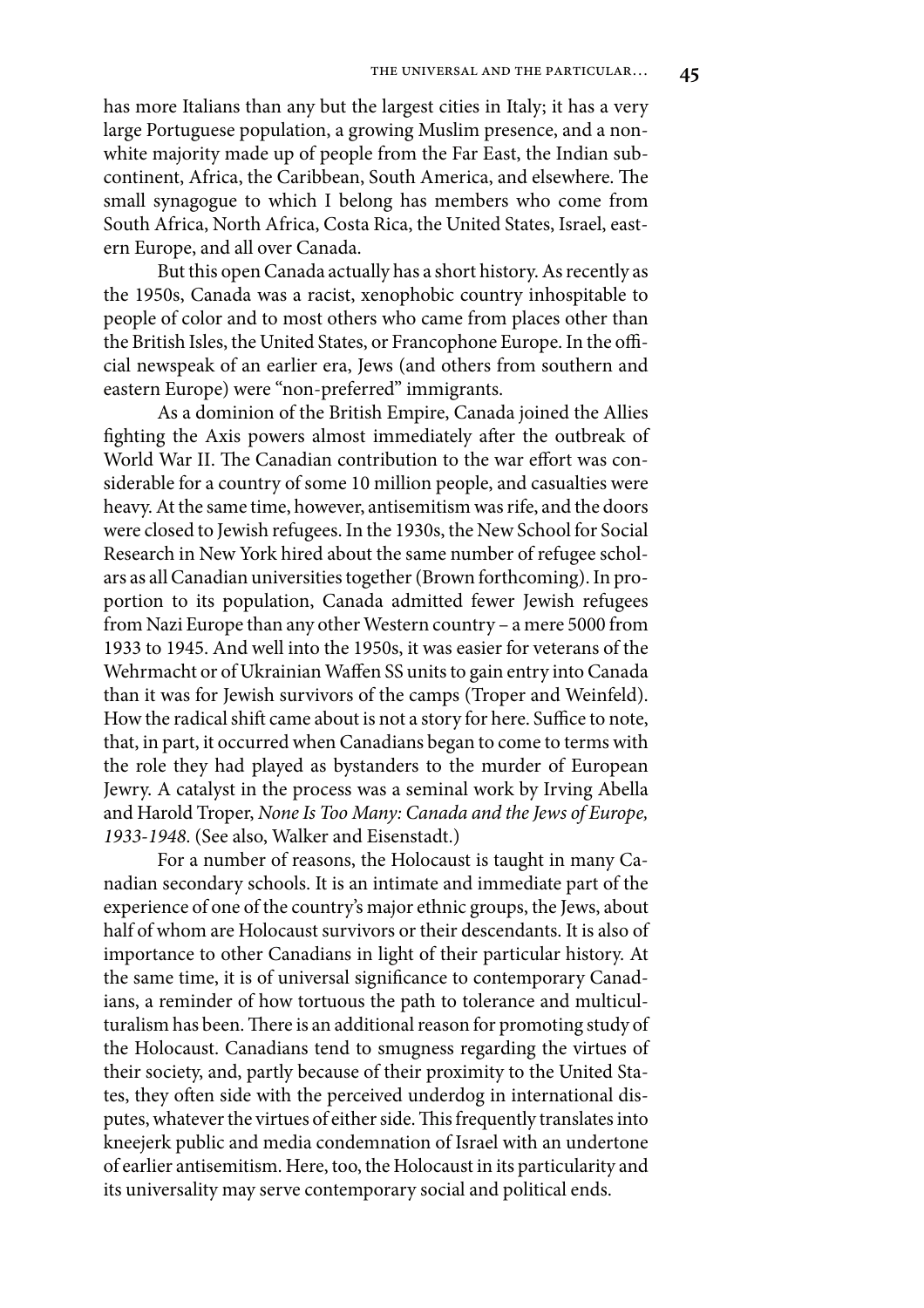## **Conclusion**

Here I have tried to show how both the particular and universal foci are essential for education about the Holocaust. In addition to Jews, Christians, Germans, Poles, Canadians, and, by implication, others not mentioned here have much to learn from that most terrible of events. The particular significance to each group is a component of the universal significance of the Holocaust. And the insights of the various academic disciplines, theology, history, psychology, and others, are necessary for whatever understanding of the whole that we can achieve. Let me conclude with a straightforward question that underlies all the others. It is a question that came to me at Treblinka, unexpectedly, despite all the study I have done. Treblinka was a murder camp specifically for the Jews of Warsaw and other nearby places. Jews were marched directly from the trains to the gas chambers; only a handful survived. The camp operated for two years; then it was razed, its job done. Visitors are shown the probable locations of the gas chamber and a plan of the camp. The guide points out, not without emotion, that when the bodies were removed from the gas chambers, they were burnt on a giant open-pit barbecue, a reconstruction of which stands for pilgrims to contemplate. For two years, Jewish bodies were barbecued in the open air, the sight not hidden from those who worked in the camp nor the smell from those who lived in the vicinity. I know that human beings are capable of great evil. But how could any human being do that?

#### **Works Cited**

- Abella, Irving and Harold Troper. None Is Too Many: Canada and the Jews of Europe, 1933-1948. Toronto: Lester & Orpen Dennys Publishers, 1982.
- Aly, Götz, Hitler's Beneficiaries: Plunder, Racial War, and the Nazi Welfare State. New York: Metropolitan Books, 2006, first published in German in 2005.
- Art Scroll Siddur, The Rabbinical Council of America Edition. Brooklyn: Mesorah Publications, 1990.
- Artson, Bradley. "Ba-derech: On the Way A Presentation of Process Theology." Conservative Judaism 62 (fall-winter 2010): 3-35. Also the comments on Artson's paper in the same volume of Conservative Judaism.
- Avineri, Shlomo. "Historical Analogies." Jerusalem Post, 6 November 2001.

Baldwin, Peter, ed. Reworking the Past: Hitler, the Holocaust and the Historians' Debate. Boston: Beacon Press, 1990.

- Bauer, Yehuda. Rethinking the Holocaust. New Haven / London: Yale University Press, 2001. 260.
- Berkovits, Eliezer. Faith after the Holocaust. New York: Ktav Publishing House, 1973.

Berkovits, Eliezer. With God in Hell: Judaism in the Ghettos and Deathcamps. New York and London: Sanhedrin Press, 1979.

- Brown, Michael. "The Holocaust as an Appropriate Topic for Interdisciplinary Study." The Holocaust in University Teaching. Ed. Gideon Shimoni. Oxford: Pergamon Press, 1991. 9-14.
- Brown, Michael. "On Campus in the Thirties: Antipathy, Support, and Indifference." Forthcoming.
- Carroll, James. "The Silence." The New Yorker, 7 April 1997. 52-69.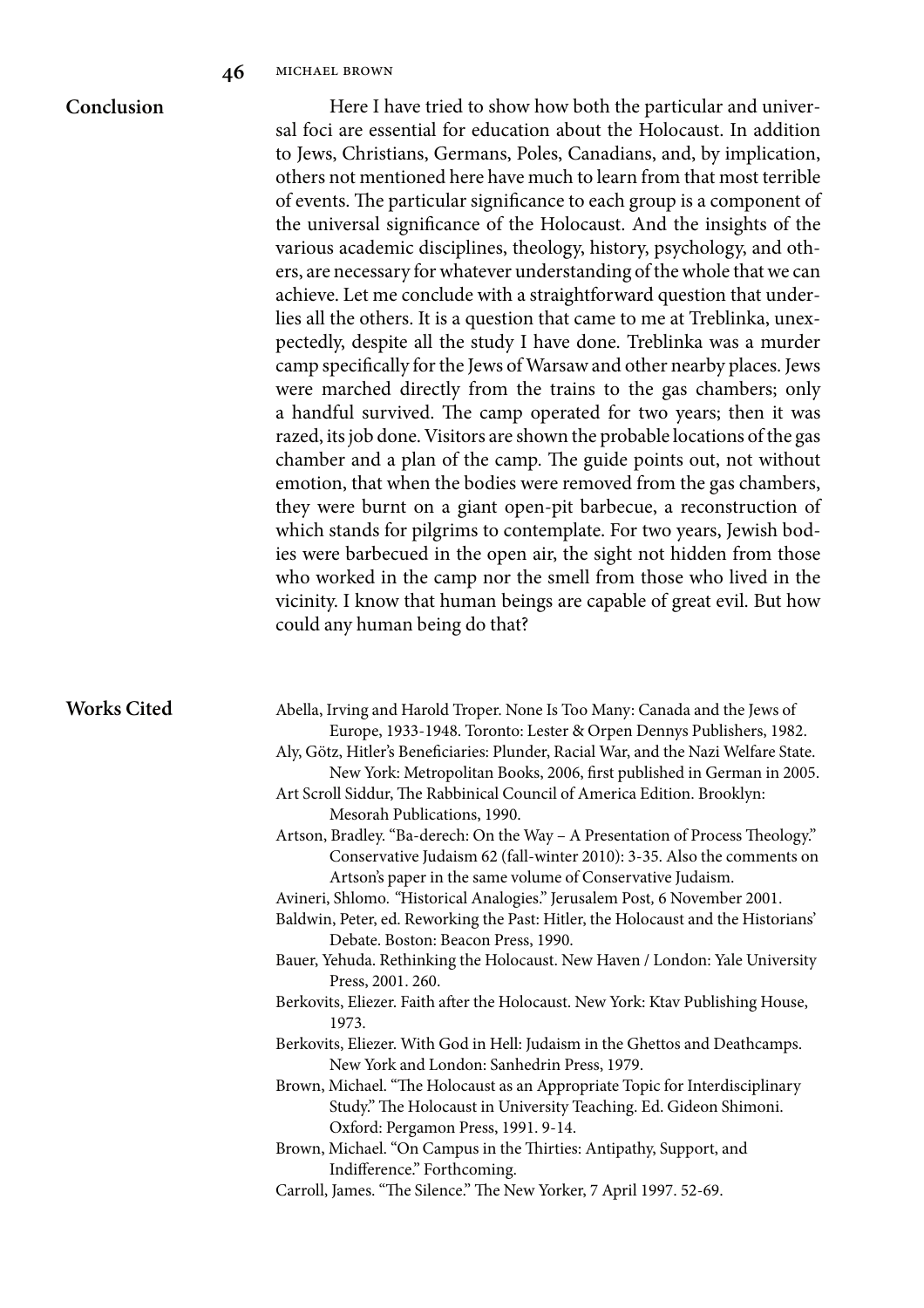- Cohn, Norman. Warrant for Genocide: The Myth of the Jewish World-Conspiracy and the Protocols of the Elders of Zion. New York and Evanston: Harper & Row, 1967.
- Cornwell, John. Hitler's Pope: The Secret History of Pius XII. New York: Viking Penguin, 1999.
- Dalin, David G. The Myth of Hitler's Pope: How Pope Pius XII Rescued Jews from the Nazis. Washington, DC: Regnery Publishing, 2005.
- Eisenstat Weinrib, Lorraine. '"Do Justice to Us!" Jews and the Constitution of Canada.' Not Written in Stone: Jews, Constitutions, and Constitutionalism in Canada, Text and Interpretation. Ed. Daniel Elazar, Michael Brown, and Ira Robinson. Ottawa: University of Ottawa Press, 2003. 33-68.
- Feld, Rabbi Edward et al, eds. Mahzor Lev Shalem. New York: The Rabbinical Assembly, 2010. 341.
- Gross, Jan T. Fear: Anti-Semitism in Poland After Auschwitz. New York: Random House, 2007.
- Gross, Jan T. and Grudzińska-Gross I. Golden Harvest. As of May, 2011, available only in Polish: Złote żniwa : rzecz o tym, co się działo na obrzeżach zagłady Żydów. Kraków: Wydawnictwo Znak, 2011.
- Gross, Jan T. Neighbors: The Destruction of the Jewish Community in Jedwabne. Princeton and Oxford: Princeton University Press, 2000.
- Gryglewski, Elke. "Teaching Young Germans of Palestinian Heritage." Talk at York University, Toronto, 9 February 2008.
- Harlow, Rabbi Jules, ed. Mahzor for Rosh Hashanah and Yom Kippur: A Prayer Book for the Days of Awe. New York: The Rabbinical Assembly, 1972. 552-70.
- The Holy Scriptures. Philadelphia: The Jewish Publication Society, 5710-1950.
- Horwitz, Gordon J. Ghettostadt: Lódz and the Making of a Nazi City. Cambridge: Belknap Press of Harvard University Press, 2008.
- Ivanov, Nikolaj L. "Teaching About Antisemitism in a Polish University." Approaches to Antisemitism: Context and Curriculum. Michael Brown, ed. New York and Jerusalem. The American Jewish Committee and The International Center for University Teaching of Jewish Civilization, 1994. pp. 171-77.
- Katz, Steven T. Post-Holocaust Dialogues: Critical Studies in Modern Jewish Thought. New York and London: New York University Press, 1983.
- Madigan, Kevin. "Two Popes, One Holocaust." Commentary 130 (December 2010).
- Mahzor Rabba Yom Hakippurim (High Holiday Prayer Book for the Day of Atonement) [Hebrew]. Jerusalem: Hotza'at Eshkol, n.d.. 291-292.
- Maier, Charles S. The Unmasterable Past: History, Holocaust and German National Identity. Cambridge, Mass: Harvard University Press, 1988.
- Mosse, George. The Crisis of German Ideology. New York: Grosset and Dunlap, 1964.
- Ratzinger, Joseph (Pope Benedict XVI). Jesus of Nazareth, vol. 2. Holy Week: From the Entrance into Jerusalem to the Resurrection. San Francisco: Ignatius Press, 2011.
- Roskies, David G. Against the Apocalypse: Responses to Catastrophe in Modern Jewish Culture. Cambridge, Mass. And London: Harvard University Press, 1984.
- Rubenstein, Richard. After Auschwitz: Radical Theology and Contemporary Judaism. Indianapolis, New York, and Kansas City: The Bobbs-Merrill Company, 1966.